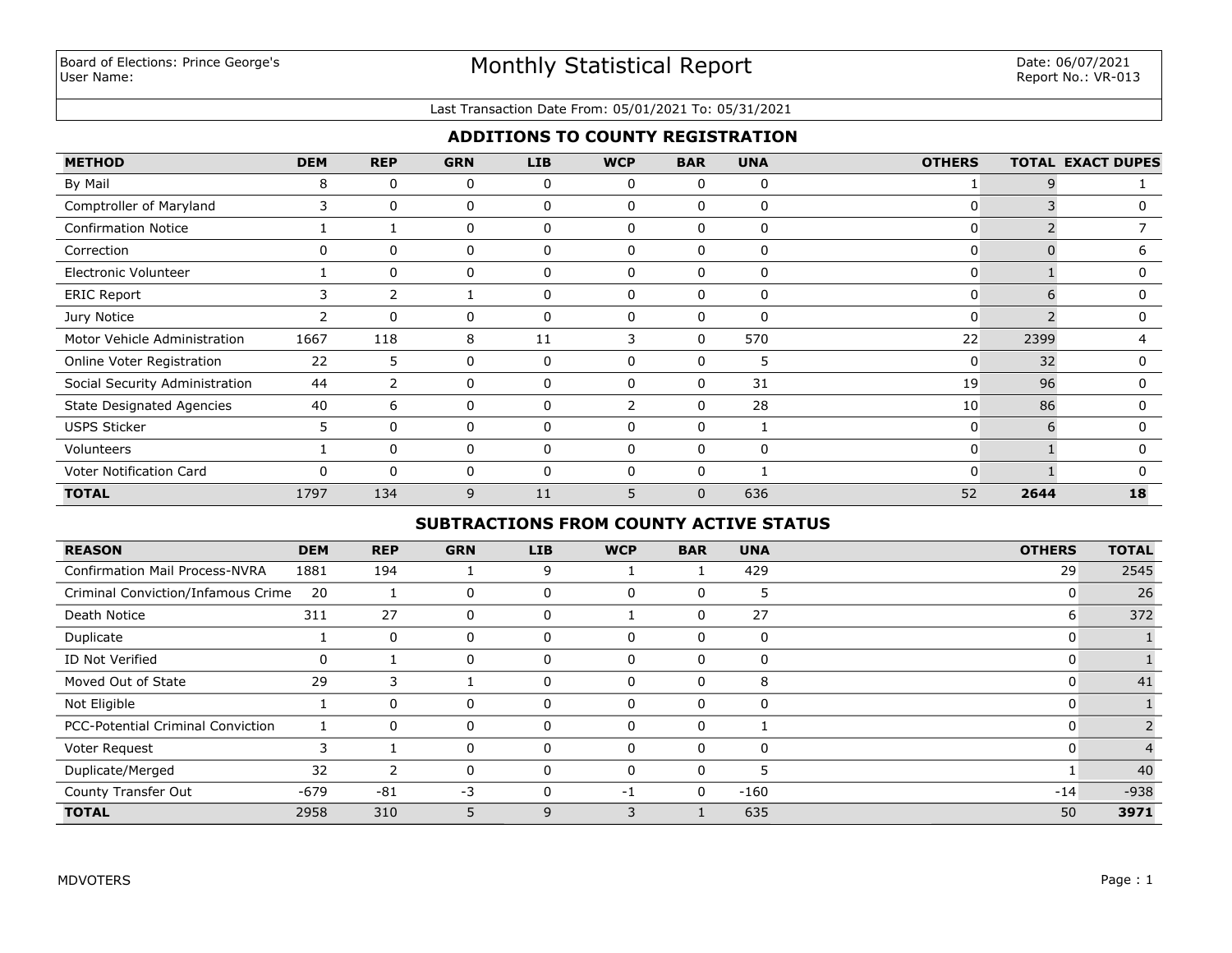#### Last Transaction Date From: 05/01/2021 To: 05/31/2021

|               |            |            |            |            | <b>AFFILIATION CHANGES</b> |            |            |               |              |
|---------------|------------|------------|------------|------------|----------------------------|------------|------------|---------------|--------------|
| <b>CHANGE</b> | <b>DEM</b> | <b>REP</b> | <b>GRN</b> | <b>LIB</b> | <b>WCP</b>                 | <b>BAR</b> | <b>UNA</b> | <b>OTHERS</b> | <b>TOTAL</b> |
| From          | 322        | 108        |            |            |                            |            | 114        | 93            | 649          |
| To            | 143        | 81         |            |            |                            |            | 284        | 128           | 649          |
| <b>TOTAL</b>  | $-179$     | $-27$      | $-1$       |            |                            |            | 170        | 35            |              |

### **CURRENT ACTIVE REGISTRATION**

| <b>ACTIVITY</b>              | <b>DEM</b> | <b>REP</b> | <b>GRN</b> | <b>LIB</b> | <b>WCP</b> | <b>BAR</b> | <b>UNA</b> | <b>OTHERS</b> | <b>TOTAL</b>   |
|------------------------------|------------|------------|------------|------------|------------|------------|------------|---------------|----------------|
| <b>BEGINNING OF REPORT</b>   | 472728     | 38820      | 713        | 1215       | 320        | 149        | 79956      | 11012         | 604913         |
| ADDITIONS $(+)$              | 1797       | 134        | 9          | 11         |            | 0          | 636        | 52            | 2644           |
| REINSTATED (+)               | 112        |            | 0          |            | 0          |            | 28         |               | 144            |
| CANCELLED (-)                | -397       | $-34$      | $-1$       |            | -1         | 0          | $-45$      | $-7$          | $-485$         |
| COUNTY TRANSFER OUT (-)      | $-679$     | $-81$      | $-3$       | 0          | -1         | 0          | $-160$     | $-14$         | $-938$         |
| AFFILIATION CHANGES (+ OR -) | $-179$     | $-27$      | -3         |            |            |            | 170        | 35            | $\overline{0}$ |
| * INACTIVATED (-)            | $-1881$    | $-194$     | $-1$       | -9         | $-1$       | -1         | $-429$     | $-29$         | $-2545$        |
| $*$ REACTIVATED $(+)$        | 119        | 6          |            |            | $\Omega$   | 0          | 33         |               | 167            |
| <b>END OF REPORT TOTALS</b>  | 471620     | 38626      | 715        | 1218       | 325        | 149        | 80189      | 11058         | 603900         |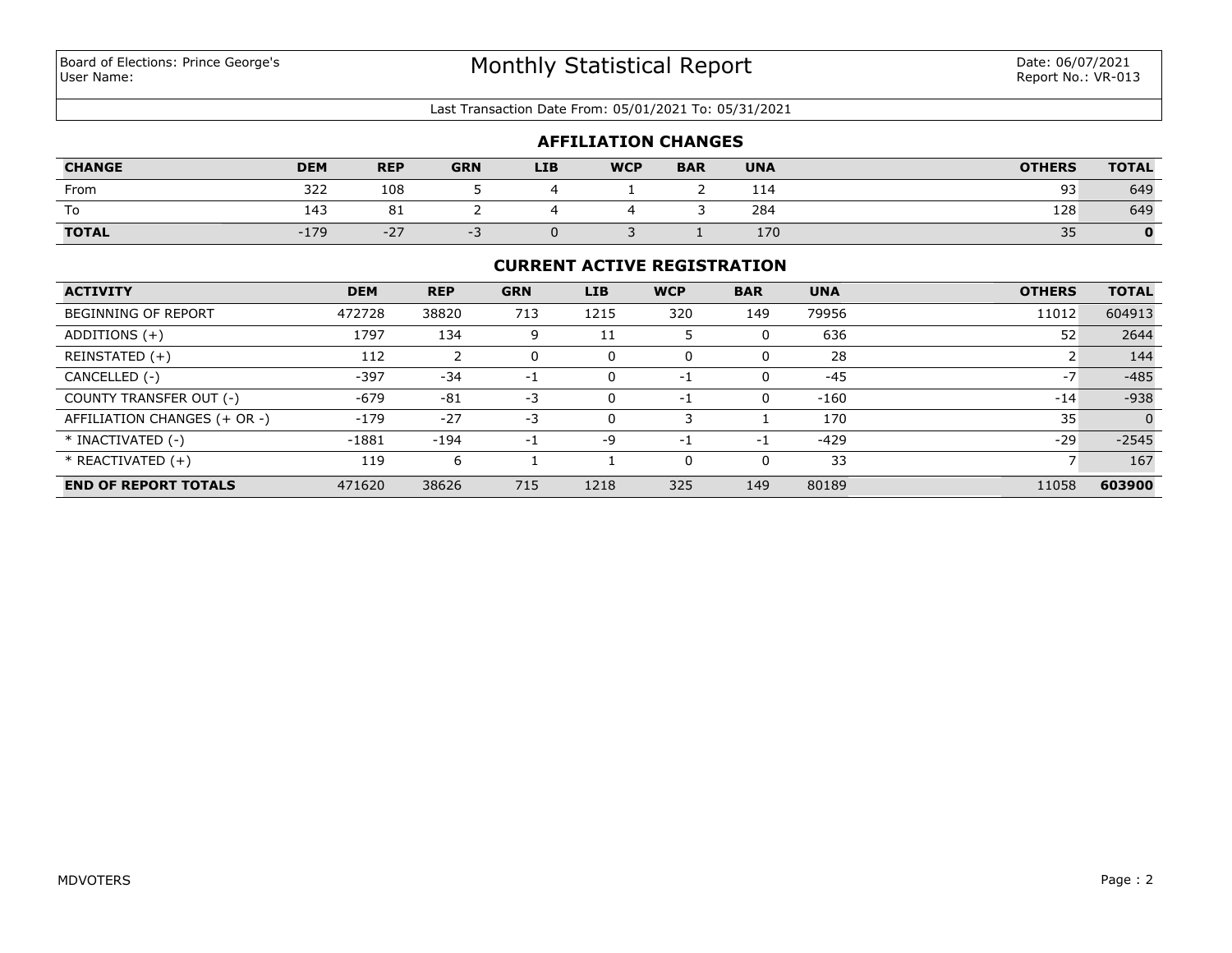#### Last Transaction Date From: 05/01/2021 To: 05/31/2021

## **INACTIVE REGISTRATION**

## **SUBTRACTIONS FROM COUNTY INACTIVE STATUS**

| <b>REASON</b>                    | <b>DEM</b>     | <b>REP</b>     | <b>GRN</b>   | <b>LIB</b>  | <b>WCP</b> | <b>BAR</b> | <b>UNA</b> | <b>OTHERS</b> | <b>TOTAL</b>   |
|----------------------------------|----------------|----------------|--------------|-------------|------------|------------|------------|---------------|----------------|
| Absentee Ballot Application      |                |                | 0            | 0           | 0          | 0          | 0          | 0             |                |
| By Mail                          | $\overline{2}$ | 0              | 0            | 0           | 0          | 0          | 0          | 0             |                |
| Comptroller of Maryland          |                | 0              | 0            | 0           | 0          | 0          | 0          | 0             |                |
| <b>Confirmation Notice</b>       | 3              | 0              | 0            | 0           | 0          | 0          | 0          | 0             | $\overline{3}$ |
| Correction                       | 8              |                | 0            | 0           | 0          | 0          | 2          | 0             | 11             |
| Death Notice                     | 10             | 0              | 0            | 0           | 0          | 0          | 0          |               | $11\,$         |
| Motor Vehicle Administration     | 108            | 5              | 0            |             | 0          | 0          | 22         | 2             | 138            |
| Moved Out of State               | 57             | $\overline{7}$ | 0            | 0           | 0          | 0          | 21         | 2             | 87             |
| Online Voter Registration        |                | 0              | 0            | 0           | 0          | 0          | 0          | 0             |                |
| <b>Other Means</b>               | 0              | 0              | 0            | $\mathbf 0$ | $\Omega$   | 0          |            | 0             |                |
| <b>State Designated Agencies</b> | 5.             |                | 0            | 0           | 0          | 0          |            | 0             |                |
| Voter Notification Card          |                | 0              | 0            | 0           | 0          | 0          | 0          | 0             |                |
| Duplicate/Merged                 | <sup>0</sup>   | 0              | 0            | 0           | 0          | 0          | 0          | 0             | $\Omega$       |
| County Transfer Out              | $-18$          | $-1$           | 0            | 0           | $\Omega$   | 0          | $-5$       | 0             | $-24$          |
| <b>TOTAL</b>                     | 215            | 16             | $\mathbf{0}$ |             | $\Omega$   | $\Omega$   | 52         | 5             | 289            |

## **CURRENT INACTIVE REGISTRATION**

| <b>ACTIVITY</b>              | <b>DEM</b> | <b>REP</b> | <b>GRN</b> | <b>LIB</b> | <b>WCP</b> | <b>BAR</b> | <b>UNA</b> | <b>OTHERS</b> | <b>TOTAL</b> |
|------------------------------|------------|------------|------------|------------|------------|------------|------------|---------------|--------------|
| <b>BEGINNING OF REPORT</b>   | 17969      | 2096       | 56         | 144        | 4          |            | 4695       | 400           | 25366        |
| $*$ INACTIVATED $(+)$        | 1881       | 194        |            |            |            |            | 429        | 29            | 2545         |
| *REACTIVATED (-)             | $-130$     | -8         |            | -1         | O          |            | $-26$      | $-2$          | $-167$       |
| COUNTY TRANSFER OUT (-)      | $-18$      | $-1$       |            | 0          | $\Omega$   |            | -5         |               | $-24$        |
| AFFILIATION CHANGES (+ OR -) |            |            |            | 0          | $\Omega$   |            |            |               | $\Omega$     |
| CANCELLED FROM INACTIVE (-)  | $-159$     | $-14$      |            | 0          | $\Omega$   |            | $-26$      | -5            | $-204$       |
| PENDING FROM INACTIVE (-)    |            |            |            |            | $\Omega$   |            |            |               | $\Omega$     |
| <b>TOTAL INACTIVE</b>        | 19543      | 2267       | 57         | 152        |            |            | 5067       | 422           | 27516        |

# **ACTIVE AND INACTIVE REGISTRATION TOTAL REGISTRATION RECORDS**